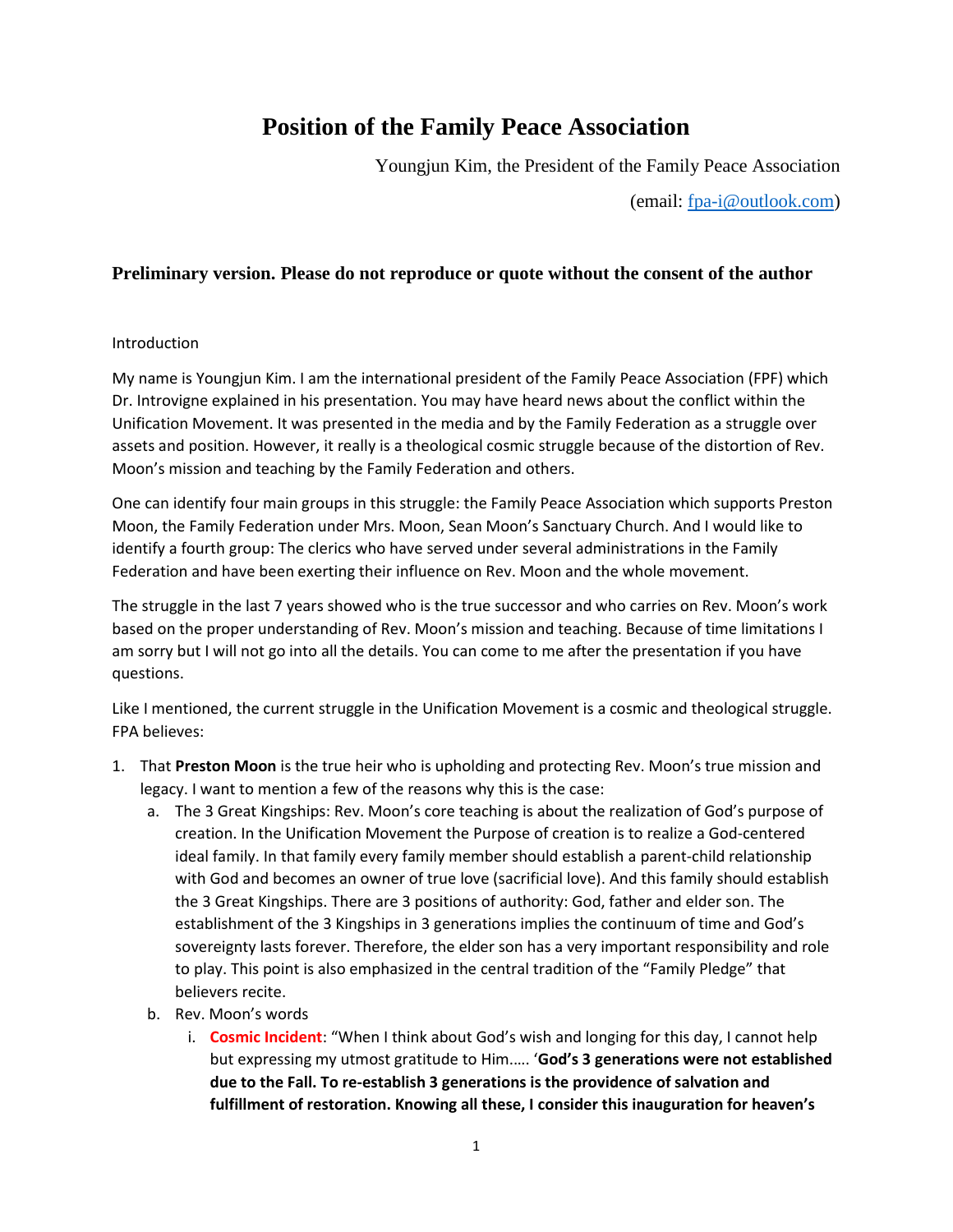**public responsibility centering on 3 generations to be a 'Cosmic Incident.'"** [Rev. Moon's speech at Preston Moon's inauguration ceremony NY, USA July 19, 1998]

- ii. "True Parent's blessing on earth has a great value. The same value of this blessing is given to the elder son, Heung Jin. So, Heung Jin can do everything True Parent did and also Hyun Jin [Preston], the younger son can do everything Heung Jin does." [Sep. 24, 2004]
- iii. "I [Rev. Moon] have been leading the movement for 50 years up to now, but you [Preston Moon] have to lead it for 50 years from now." [After US 12 city tour in January 2007]
- c. Preston Moon's merit
	- i. He is a "gifted son".
	- ii. He possesses moral character and good personality, ability and leadership
	- iii. He gave sermons since he was only 14. And Rev. Moon trained and raised him.
	- iv. He became an Olympic athlete of Korean equestrian team and competed at 1988 and 1992 Olympics.
	- v. He graduated from Columbia University and Harvard Business School as well as Unification Theological Seminary where all the UM leaders should graduate. (Rev. Moon's standard)
	- vi. His commitment to fulfillment of God's ideal and deep understanding of Rev. Moon's fundamental teaching has been shown through his consistent works and teaching. He has been doing his best to protect the value and legacy of True Parents and True Family.
	- vii. Together with his wife Preston has 9 children and established good family.
- 2. **False theologies promoted by the groups of Mrs. Moon, the clearics, and Sean Moon**  $\rightarrow$  **The other** groups disqualify themselves due to their willingness to distort the teachings of Rev. Moon for temporal and political reasons in the last 7 years. Because the other groups have no legitimacy, all their actions can be seen as attempts to establish their legitimacy. FPA sees their actions as opportunistic, and having no consistency with the main theology of Rev. Moon. These are some examples of their claims that are inconsistent with Rev. Moon's teachings:
	- a. The "Only begotten daughter" theory by Mrs. Moon:
		- i. This is a new theology that is being heavily promoted by the Family Federation and its leadership. A theory alien and unknown to Rev. Moon. Basically an attempt to consolidate and cement Mrs. Moon's authority and position.
		- ii. This new theory that she was prepared by heaven contradicts the Divine Principle. The Divine Principle doesn't teach predestination of a human being's destiny. There is 5% portion of human responsibility to be fulfilled by a person. (If Rev. Moon's first wife, Sunkil Choi had fulfilled her responsibility, she would have been True Mother instead of Mrs. Moon.)
		- iii. This theory violates God's original expectation for woman to become embodiment of God's femininity in complementary relation to God's masculinity.
		- iv. Mrs. Moon makes statements that she was not raised by Rev. Moon, despite many instances where Rev. Moon states the contrary.
		- v. Mrs. Moon's statements erase Rev. Moon's lineage by only emphasizing the Han lineage.
		- vi. Editing and removing sacred scriptures against Rev. Moon's direction to promote her agenda
			- 1. The 8 Great Texts described by Rev. Moon are his "final words to humanity". These are the Divine Principle, Rev. Moon's Sermon vol. 1-615, CheonSeongGyeong, Family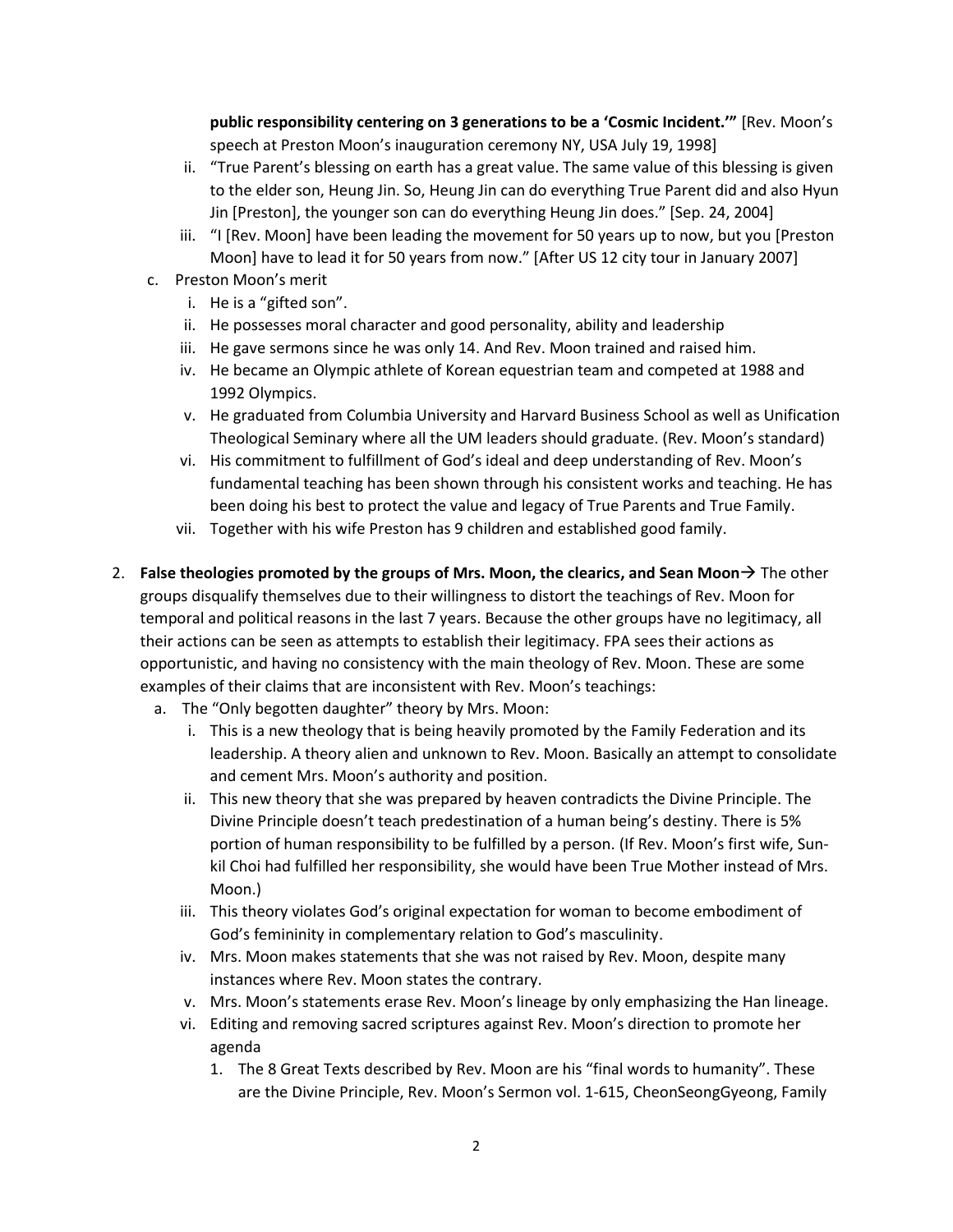Pledge, PyeongHwaShinGyeong, True Family which is the door to heaven, Owner of peace Owner of lineage, and the World Scripture.

- 2. **"CheonSeongGyeong, nobody can alter it."** [Rev. Moon April 22, 2004] However, the clerics and Mrs. Moon started changing the holy scriptures when Rev. Moon was at his deathbed.
- 3. Changes of holy scripture and cannon:
	- a. Heavily edited the "Selection of Rev. Moon's sermon volumes 594 to 615.
	- b. Changed the original Family Pledge (replaced God with Heavenly Parents, which is not the being to whom God prayed, nor was it the way Rev. Moon referred to God.) In religious terms, it is the changing of the object of worship.
	- c. Changed the holy scriptures known as the original "CheonSeongGyeong", and changed the Peace Messages
	- d. Published a totally new scripture: ChambumoGyeong
- vii. Age of father-son cooperation:

Rev. Moon declared the age of father-son cooperation and the end of the age of motherson cooperation.

"You have to clearly understand the meaning of the **age of father-son cooperation**. This is the last one. **When a son carries on his father's lineage, his mother too should serve him, should she not?** Yes, indeed. We are moving into the age of father-son cooperation." [Rev. Moon, Dec. 23, 2000]

- b. Sean Moon
	- i. Taught sinner and slave theology (July 31, 2011), a theology inconsistent with Rev. Moon's teachings
	- ii. Initiated strange rituals: sending vibrations (again inconsistent)
	- iii. Buddhist themes (all over the place)
	- iv. Changing FFWPU to "tongilkyo" (which the clerics went along with), this was a huge providential and organizational change that goes against the Founder's main thrust
	- v. Strong Abel theory (distortion of the Divine Principle & Promoting Kook Jin's gun company)
	- vi. Now he founded the Sanctuary Church. He is cursing his mother as the whore of Babylon after being removed by her from his positions, although he deified his mother when he had been in power.
	- vii. The period of Sean being in charge of the FFWPU had so many distortions, inconsistencies and unacceptable changes of Rev. Moon's teachings by the leadership that they would require a separate study on its own.
- c. The clerics' agenda of ecclesiastic rule was clearly revealed through the establishing of the Cheon Il Guk (CIG) constitution, and the CIG Supreme Council because it strengthens their power and authority within the Unification Movement and remove authority and dignity of True Family.
	- i. Peter Kim, Dongmoon Joo, Changshik Yang, Sunjo Hwang (main clerics) are key instigators.
	- ii. "As a person who has lived closely with True Parents and served True Family for 40 years, I can definitely say this. Our vertical line is not connected to True Children but always to True Parents. When we are connected to True Father through the [vertical] line, they [True Children] are not in between True Father and us. We have a direct line which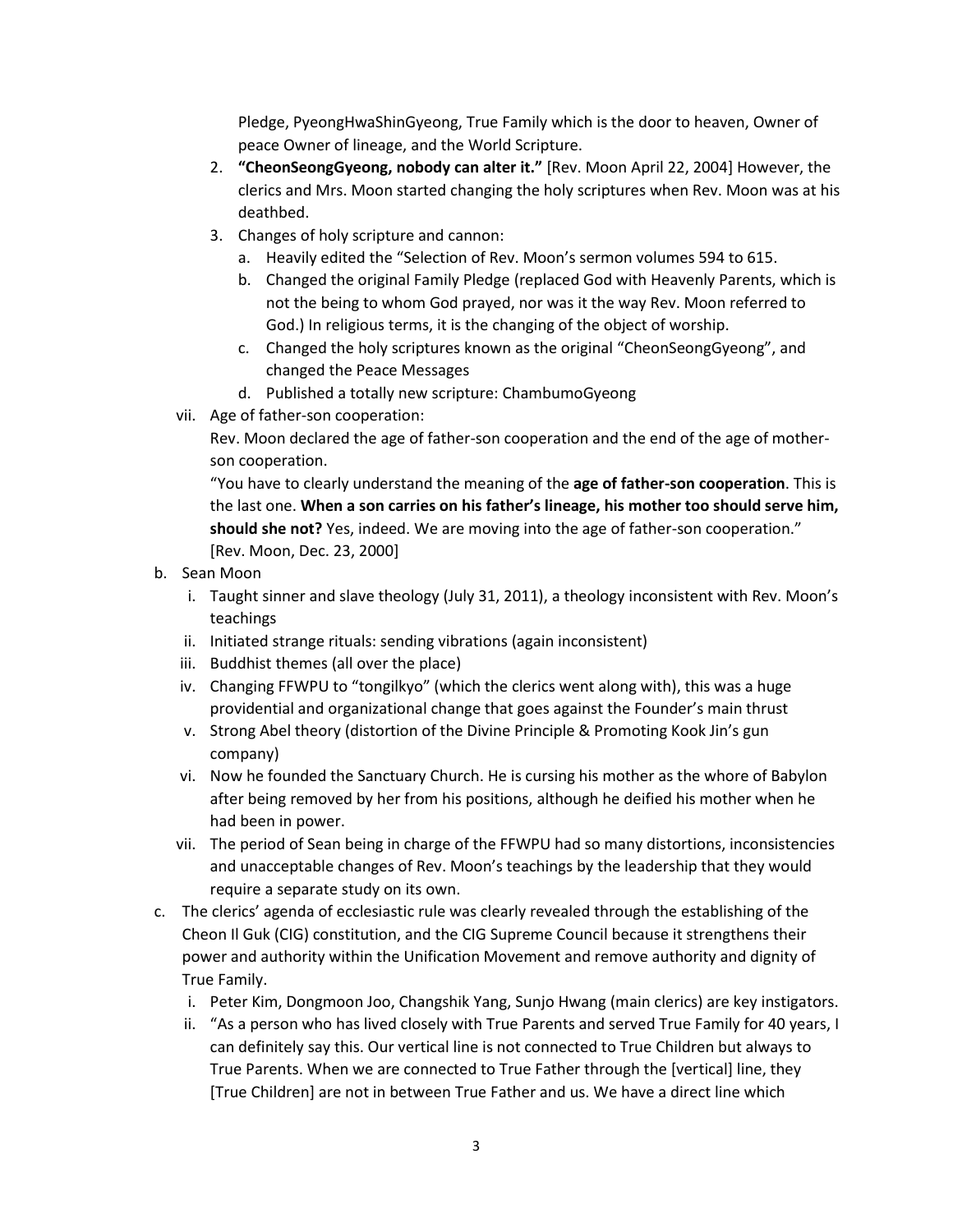connects us to True Parents. This is my conviction… We must go through True Parents as a matter of our eternal life line." [Peter Kim, Feb. 22, 2010]

iii. Giving examples of Nation of Islam and Mormonism to justify their position that capable disciples should inherit the founder's authority instead of incapable direct children. (Changshik Yang's sermon at CheonBokGung)

## **3. Coup d'état**

- a. The clerics, Sean, and Mrs. Moon colluded together and brought people who could work together in order to remove Preston.
- b. After Sean took the positions in the Unification Movement he utilized all the authority and resources in order to drive a strong character assassination against Preston globally. This included workshops, media campaigns, use of public memos, use of sermons, false reporting, use of theology, and other means to attack Preston Moon.
- c. After Rev. Moon's death these three groups (clerics, Sean, Mrs. Moon) are fighting to take authority over the entire Unification Movement.
- d. All the foundation Rev. Moon created for fulfillment of God's providence were hijacked even though that foundation should be passed to the true heir, Preston Moon.
- 4. **Preston Moon's position**: He continues the works Rev. Moon initiated.
	- a. Rev. Moon didn't come to establish a new religion
		- i. It is a mistake to claim that name change of HSA-UWC to FFWPU, is simply a "name change" of the organization. What Rev. Moon did was a radical change by putting an end to the church model, and emphasizing the family as the final place where God intended to dwell with humankind. The point being the move away from a centralized hierarchical church model to a decentralized family model. Perhaps academically it can be considered a type of supra-religion that Rev. Moon envisioned.
		- ii. FPA is a religious association which is trying to fulfill the original mission of FFWPU, since FFWPU deviated from its path.
	- b. Rev. Moon's mission is to establish the kingdom of peaceful, ideal world centered on God.
		- i. Preston founded the Global Peace Foundation, which is a nonsectarian, nonpartisan, nonprofit organization for a global peace movement when the Universal Peace Federation changed its mission and direction into a sectarian direction under Sean Moon in November of 2009.
	- c. Rev. Moon was against the deification of any human being including Jesus and himself.
		- i. It is ironic that the clerics are deifying Rev. and Mrs. Moon. I assume the reason they do this is because it allows for ecclesiastic rule after the passing of Rev. and Mrs. Moon.
		- ii. But Rev. Moon never intended for ecclesiastic rule. In many instances throughout his life Rev. Moon explicitly expressed and revealed his intention of continuity through his lineage
- 5. **This is a cosmic struggle**  $\rightarrow$  the reason it is a cosmic struggle is because the current Family Federation is promoting a false theology and has led a campaign to kill the true successor. Therefore, the direction of the Unification Movement is opposite to what Rev. Moon originally intended.